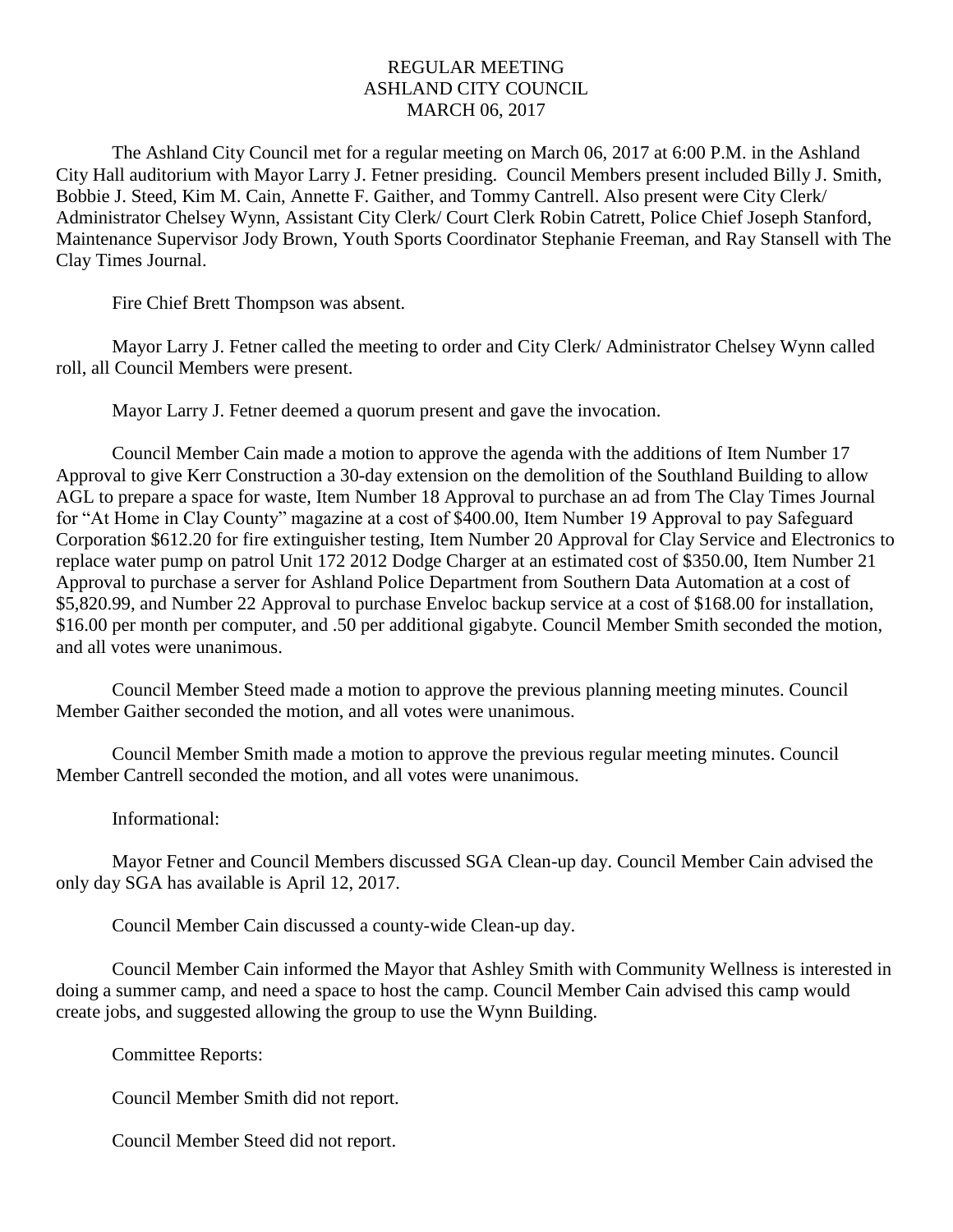Council Member Cain did not report.

Council Member Gaither reported on Wynn Building renovations, and the old Water Department building.

Council Member Cantrell did not report.

City Clerk/ Administrator Chelsey Wynn reported on agenda items.

Police Chief Stanford reported on the progress of newly hired Police Officers, and agenda items.

Maintenance Supervisor Brown reported on the work load of the Maintenance Department, and issues concerning the concession stands at some of the ball fields.

Youth Sports Coordinator Stephanie Freeman reported the opening ceremony for ball season will be held April 01, 2017 at 11:00 A.M. and advised if any Council Members wish to speak they are welcome to do so. Ms. Freeman also advised the Youth Sports program will honor John Wheeles during the opening ceremony.

New Business:

Council Member Gaither made a motion to approve the bills received since the last meeting in the amount of \$16,707.23. Council Member Cain seconded the motion, and all votes were unanimous.

Council Member Cain made a motion to approve the Wynn Building Rules and Regulations. Council Member Steed seconded the motion, and all votes were unanimous.

Council Member Cain made a motion to set the rental/usage fee for the Wynn Building at \$50.00 deposit and \$50.00 to rent, citizens will receive the deposit back after the building has been inspected. Council Member Cantrell seconded the motion, and all votes were unanimous.

Council Member Cain made a motion to approve Librarian Tina Nolen to attend 2017 Annual Conference at a cost of \$130.00 and to reimburse travel expenses. Council Member Gaither seconded the motion, and all votes were unanimous.

Council Member Steed made a motion to approve Robin Catrett to attend AOC Regional Conference in Birmingham, AL on 04.13.2017-04.14.2017 with registration fees of \$185.00 and reimburse travel expenses. Council Member Smith seconded the motion, and all votes were unanimous.

Council Member Gaither made a motion to approve Christy Craven to attend AOC Regional Conference in Birmingham, AL on 04.13.2017-04.14.2017 with registration fees of \$185.00 and reimburse travel expenses. Council Member Cantrell seconded the motion, and all votes were unanimous.

Council Member Cain made a motion approving the City of Ashland to hire Gerald Weems as part-time seasonal Maintenance worker at \$9.50 per hour with a start date of March 15, 2017 and an end date of October 31, 2017. Council Member Steed seconded the motion, and all votes were unanimous.

Council Member Smith made a motion approving the City of Ashland to hire Adrian Odom as part-time seasonal Maintenance worker at Range 5 Step 8 \$8.00 per hour with a start date of March 13, 2017 and an end date of October 31, 2017. Council Member Cain seconded the motion, and all votes were unanimous.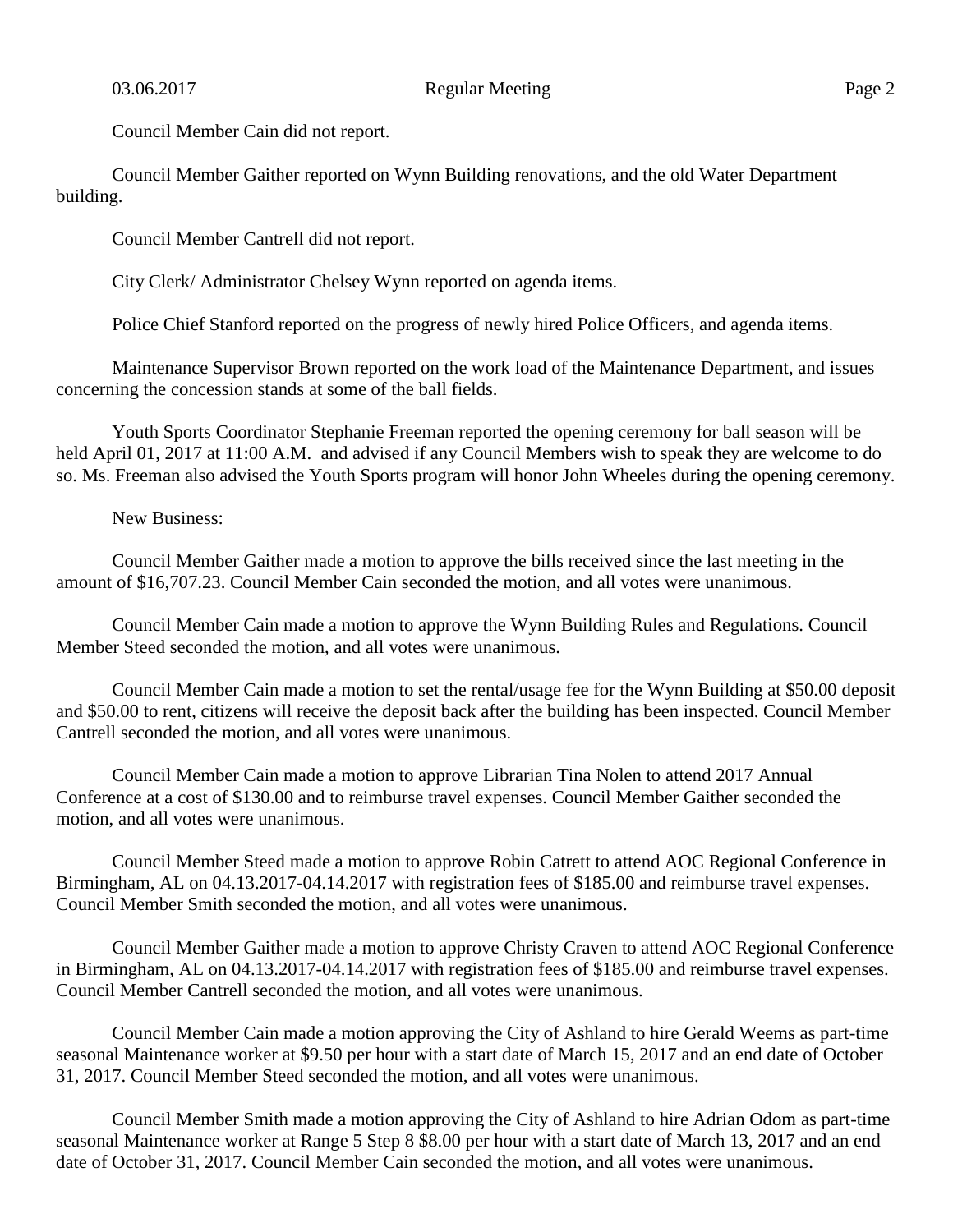Council Member Cantrell made a motion to approve the purchase of replacement batteries and antennas from Allcomm Wireless for the Police Department at a cost of \$275.50. Council Member Gaither seconded the motion, and all votes were unanimous.

Council Member Cain made a motion to approve the purchase of 4 LT 245/75/R16 tires for 2006 2500 H.D. at state bid costs of \$538.00. Council Member Smith seconded the motion, and all votes were unanimous.

Council Member Cantrell made a motion to approve the purchase of a load of crusher run gravel from Andesons Trucking at a cost of \$450.00. Council Member Smith seconded the motion, and all votes were unanimous.

Council Member Gaither made a motion approving the City of Ashland to pay East Alabama Planning & Development Commission \$2,695.93 for the contract agreement. Council Member Cain seconded the motion, and all votes were unanimous.

Council Member Steed made a motion to pay Clay County Health Care Authority Wellness Center a yearly payment of \$2000.00 for City of Ashland employees to attend free of charge. Council Member Smith seconded the motion, and all votes were unanimous.

Council Member Gaither made a motion to purchase graphics for the 2017 Tahoe's for the Police Department at a total cost of \$840.00. Council Member Cantrell seconded the motion, and all votes were unanimous.

Council Member Cantrell made a motion to approve the City of Ashland to open a bank account for the use of special events in the City of Ashland for Ashland Fun Days and Second Saturday Committee. Council Member Steed seconded the motion, and all votes were unanimous.

Council Member Cain made a motion to approve the City of Ashland to pay Safeguard Corporation \$523.70 for fire extinguisher testing. Council Member Gaither seconded the motion, and all votes were unanimous.

Council Member Cantrell made a motion to approve give to Kerr Constructing a 30-day extension for demolition of the Southland Building to allow AGL to prepare a space for waste. Council Member Smith seconded the motion, and all votes were unanimous.

Council Member Cain made a motion approving the City of Ashland to purchase an ad from The Clay Times Journal for "At Home in Clay County" magazine at a cost of \$400.00. Council Member Gaither seconded the motion, and all votes were unanimous.

Council Member Gaither made a motion approving the City of Ashland to pay Safeguard Corporation \$612.20 for fire extinguisher testing. Council Member Cantrell seconded the motion, and all votes were unanimous.

Council Member Gaither made a motion approving Clay Service and Electronics to replace water pump on patrol Unit 172 2012 Dodge Charger at an estimated cost of \$350.00. Council Member Cantrell seconded the motion, and all votes were unanimous.